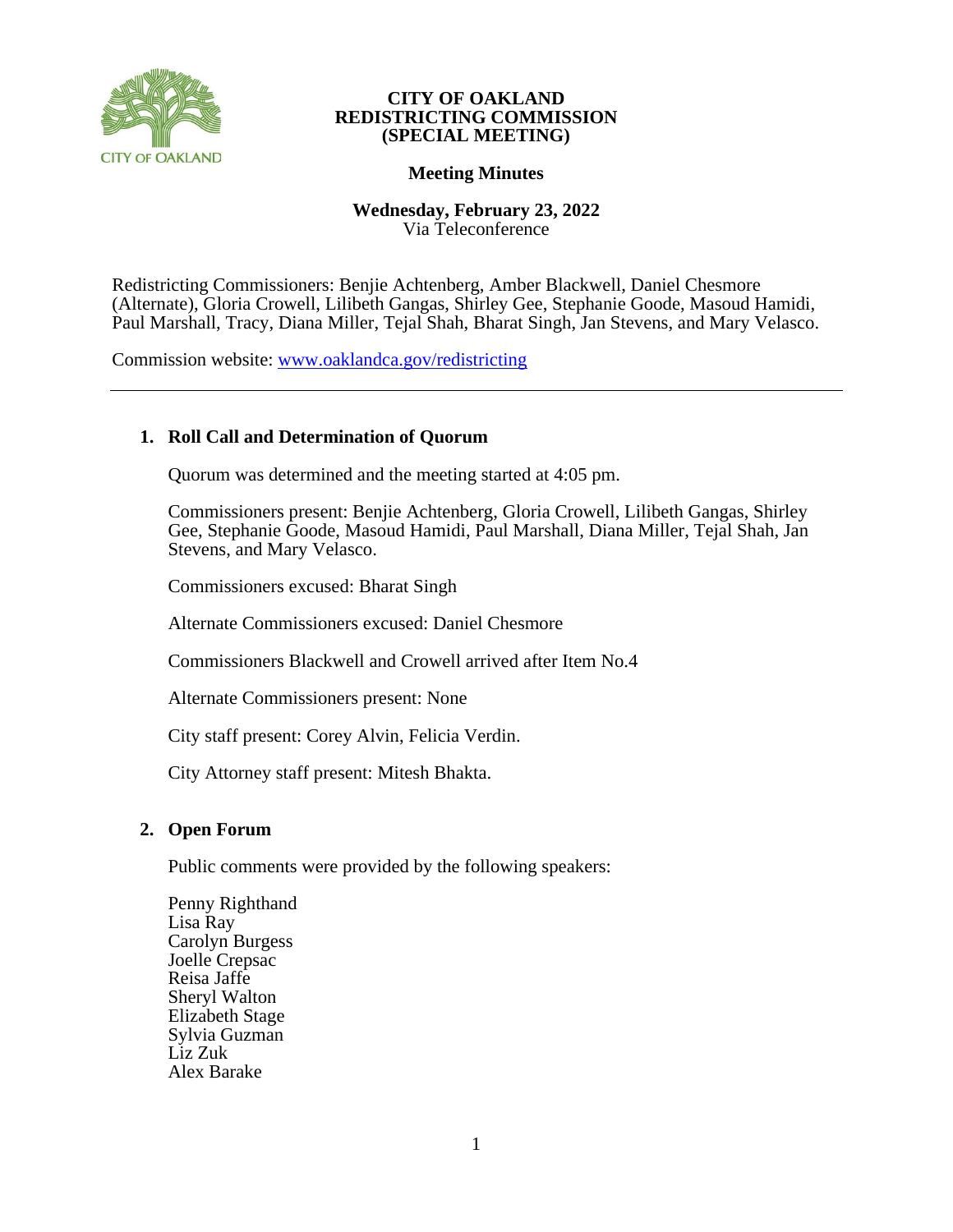#### **CITY OF OAKLAND REDISTRICTING COMMISSION (SPECIAL MEETING)**

## **Meeting Minutes (Continued)**

#### **Wednesday, February 23, 2022** Via Teleconference

A motion by Commissioner Crowell and seconded by Commissioner Achtenberg to move Disclosure Requirements by Commissioners from Agenda Item No. 4 to Agenda Item No. 3. The motion passed with ten ayes (Achtenberg, Crowell, Gangas, Gee, Goode, Hamidi, Marshall, Miller, Shah, Stevens).

#### **3. Disclosure Requirements by Commissioners**

No disclosures from the Commissioners were made.

Public comments were provided by the following speakers:

Phone caller ending in 1779 Liz Zuk ILM Tayo Lanelin Billie Jean

## **4. Resolution to Adopt Draft Map F5 as the Final Map for the Decennial Oakland Redistricting Process**

The Commission discussed feedback received from public testimony including alleged public ethic violations and other matters pertaining to the vote to adopt or not to adopt Draft Map F5.

Public comments were provided by the following speakers:

Dolu Cheryl Walton Roger Davies Keisha Henderson Mary Vail Sarah Webster Fabio Paulette Johnson Rickesha Herron Bobby Lopez Tayo Lanelin David Peters ILM Reisa Jaffe Carolyn Burgess Lisa Dillon Andrea Luna Moto G Stylus